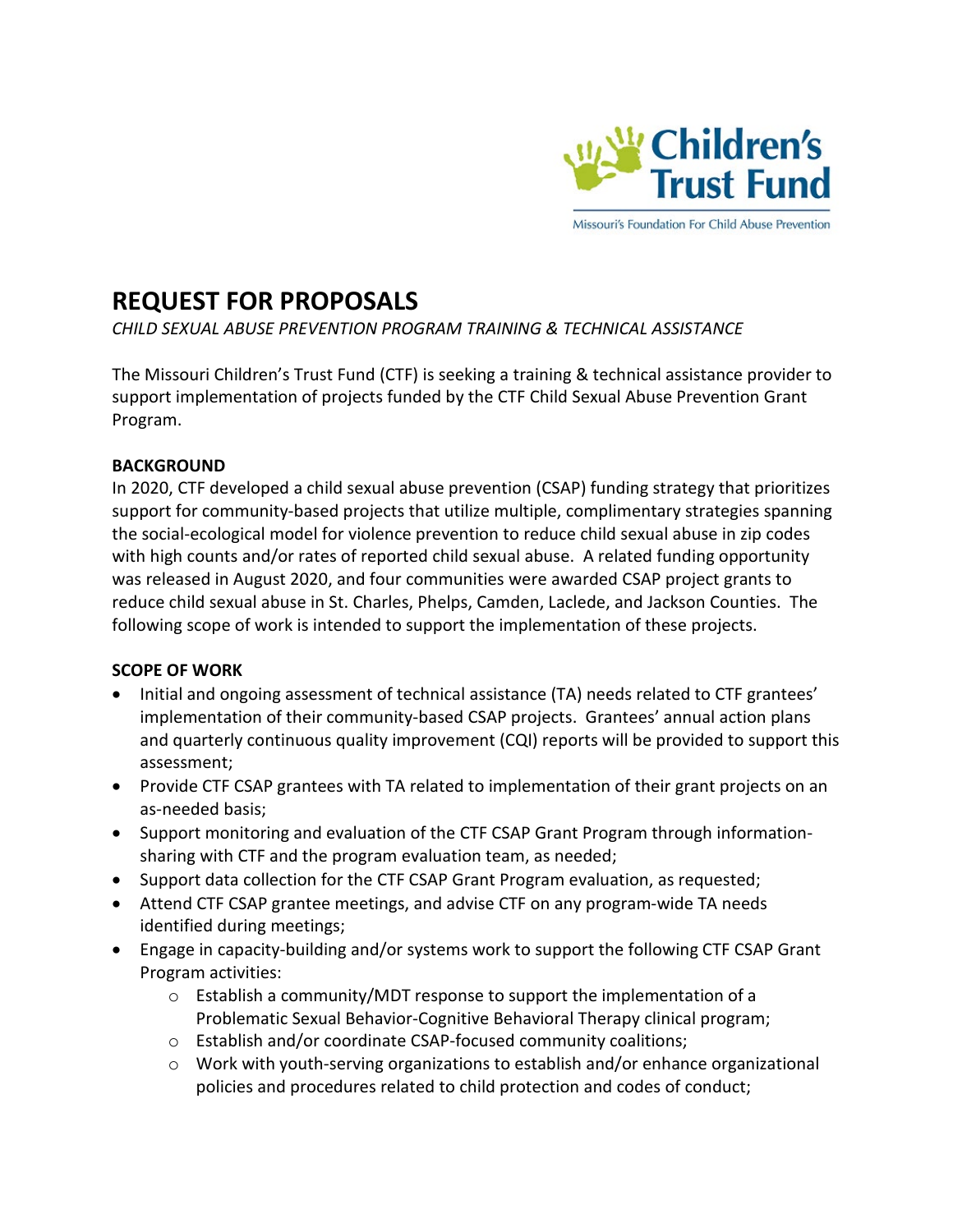- o Increase/maintain capacity to provide Stewards of Children (SOC) training and ensure fidelity to the training model;
- Support distribution of program materials (e.g., SOC workbooks), as needed;
- Submit an annual report of CTF CSAP Grant Program TA needs identified/requested and support provided;
- Assist CTF in identifying communities with a high need for, and/or interest in, establishing a community-based CSAP program, and facilitate information-sharing between existing programs and identified communities.

### **TIMELINE**

| July 15, 2022: | Proposals are due to CTF by close of business (5:00 p.m.) |
|----------------|-----------------------------------------------------------|
| July 29, 2022: | Notice of award will be made on or before this date       |

# **GUIDANCE**

This contract will be paid on a reimbursement basis up to a maximum cost of \$60,000. The contract period will begin on August 1, 2022 and end June 30, 2023. This contract will be eligible for renewal, depending on need and performance during the SFY23 contract period.

Successful proposals will succinctly and effectively respond to the following:

- What is your experience/expertise related to each of the following CSAP interventions/strategies: Stewards of Children, Child & Teen Safety Matters, working with youth-serving organizations to establish and/or enhance organizational policies and procedures related to child protection and codes of conduct, Circles of Safety, establishing and/or coordinating CSAP-focused community coalitions and/or response teams, and developing/executing social norm campaigns?
- What is your capacity to provide CSAP training and technical support for four community-based projects, and who would be providing these services?
- Please provide a detailed description of how you would accomplish the scope of work.
- Please provide a percentage-based estimate of effort to achieve all deliverables (total should equal 100%).
- How would your proposed activities align with/complement CTF's CSAP funding strategy?
- Please discuss your statewide presence, partners, and influence.
- Please provide a project budget, not to exceed \$60,000, using the budget template provided. All costs should be itemized within the budget categories provided.

Completed proposals should be emailed to Jennifer Sommerfeld at Jennifer.Sommerfeld@oa.mo.gov no later than 5:00 p.m. on July 15, 2022. Selection will be based on the best and lowest bid.